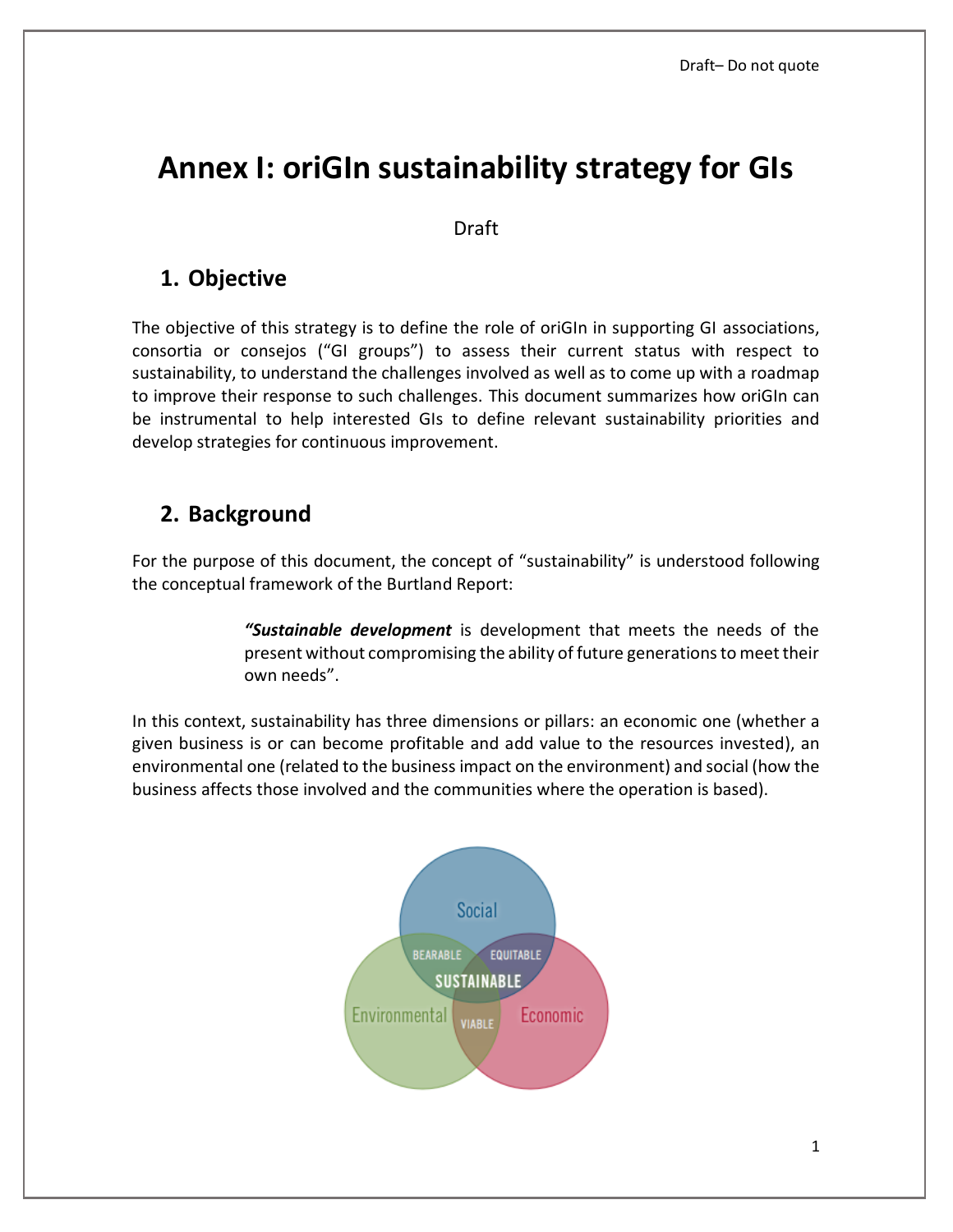Conscious of the increasing importance of sustainable practices in production methods, labeling and commercialization, during the 2015 General Assembly in Brazil, oriGIn decided to analyze the role of sustainability in Geographical Indications (GIs) as well as to promote the consolidation of sustainable business models within GIs. Several factors strongly position GIs to respond to sustainability challenges: The unique nature of GIs, the ways in which local stakeholders are engaged, the key role played within GIs by governance (relations among value chain's players), quality control and traceability.

Key principles were considered in the context of the work oriGIn embarked upon following the 2015 General Assembly decision:

- Sustainability is a pathway and not a state. In that sense, the idea is to support GI groups in collaboration with public and private stakeholders involved in the GI process in the territory, to respond to their sustainability challenges and help devise their own trajectory to sustainability. Thus, the objective is not to compare GI sustainability records.
- The oriGIn approach should look at what makes GIs specific (territorial approach, link to natural and cultural resources; inclusive and fair value chain, localization of benefits; externalities on other local activities).
- The results of oriGIn's work should mainly target its members, but be available to all GIs.
- Any resulting tools for GIs to work on sustainability should be practical and of easy access, and allow self-assessment by GI groups as key actors of GI systems.

This draft Sustainability Strategy for GIs, raises the following key questions: WHY GIs need to be aware of sustainability; WHAT can be done by oriGIn to support its members and other GIs navigate the complex world of sustainability; HOW GIs can develop a common approach vis-à-vis sustainability.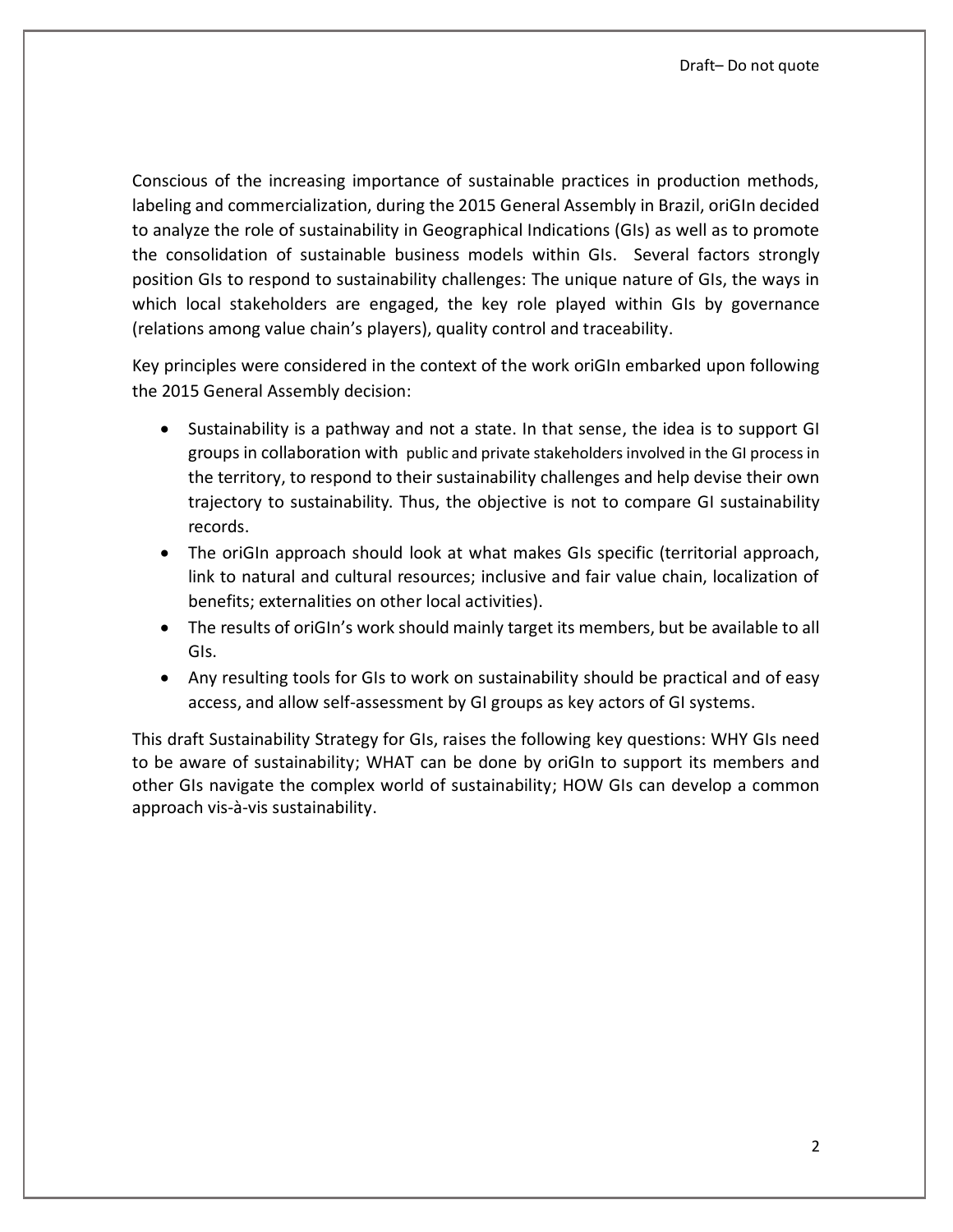# **3. Sustainability as a Condition to Operate**

### **WHY GIs need to be aware of sustainability**

There are significantly important arguments that explain the importance of sustainability for GIs. They have to do with resource depletion or climate change and client requirements and/or consumer demands and regulations.

1. Conservation of resources (environmental component of sustainability): GIs link products and processes to a given territory. GIs cannot switch production elsewhere (no delocalisation is possible). As a result, more than in other sectors, resources and natural capital should be conserved for the GI to continue to exist and thrive in the medium/long term, so to ensure the economic viability as well.

The FAO-SinerGI project and its Guidelines to promote sustainable GIs also stressed the need to identify possible negative effects of current practices and rules so as to ensure that GIs will promote the reproduction of natural resources and the traditions and cultural heritage. Climate change and climate variability, reduced water availability in certain areas, the increased presence of pests and diseases due to warmer temperatures, or the emigration to urban areas are just some of the many threats that GIs and many territories are currently facing. Thus, there is a need to raise awareness and build capacity of producers, as well as to highlight existing GI producers´ good practices on sustainability that focus on overcoming the challenges GIs are facing to become more sustainable.

- 2. GI´s and local society (social component of sustainability): GIs are an integral part of the community in a territory. They have to consider the local society´s aspirations and expectations, as well as interact with local authorities and regulators. GIs also need to promote their own role in preserving local culture and territorial identity. This is why they need to assess their role in the provision of public goods, in the evolution towards sustainable development production models or in their ability to generate value to local stakeholders. Therefore, the relationship between the GI system and local stakeholders are a key factor of their success.
- 3. Market requirements and consumer trust (economic component of sustainability): In parallel, responding to consumers, investors and even their own employees´ pressure, the private sector has been developing sustainability requirements for their suppliers, which in many occasions are related to third party certifications or client audits. This trend responds to a society that has become more demanding on companies and brands and expect them to contribute to society at large. For example the [2015 Nielsen global survey](http://www.nielsen.com/cn/en/press-room/2015/consumer-goods-brands-that-demonstrate-commitment-to-sustainability-outperform.html) on corporate responsibility that covered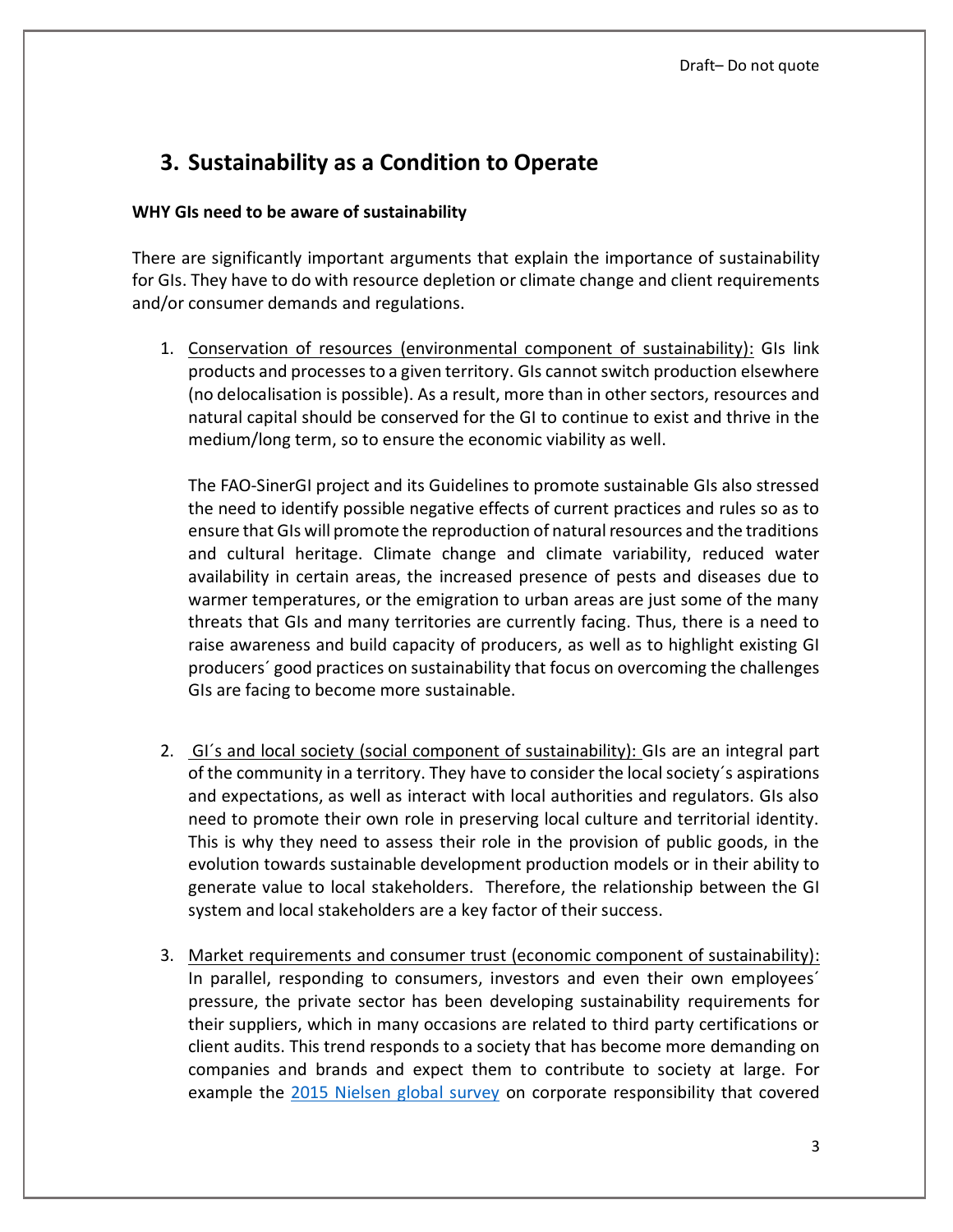consumers in 60 countries showed that 66% of Global Consumers – and 73% of millennial consumers are willing to pay more for sustainable brands.

The same survey found that trust, related to the ability to demonstrate or provide concrete information on sustainability initiatives, is a major driver for purchase interest. These new set of expectations have transcended into distribution channels, notably large retailers that now produce their own standards and policies for their providers. In fact, these developments have reached to the point where for certain products in certain markets-distribution channels, sustainability standards, policies and/or commitments are increasingly becoming a market access requirements even for the mass consumer segments. Responding to sustainability challenges is becoming an issue of market opportunities and relations with retailers.

At the same time, GIs are facing evolving regulations dealing with sustainability (environmental, social and economic component of sustainability). These include sets of regulations dealing with labour, labelling, environment among many other aspects, responding to the increased pressure governments and regulators receive to enforce different standards. Authorities in territories are now also expected to keep track of regional sustainability indicators through the [UN´s Sustainable](https://sustainabledevelopment.un.org/?menu=1300)  [Development Goals \(SDGs\).](https://sustainabledevelopment.un.org/?menu=1300) This translates into the need for local authorities and producers in hundreds of countries to keep track of different of indicators, standards, and for GIs to be able to participate in these discussions with relevant information and data. Thus, responding to sustainability regulations is also becoming an issue of market access.

It is now clear that sustainability has become a pressing issue for many GIs that are already developing their own sustainability policies and initiatives. In fact, a survey made to oriGIn members show that among the 27 respondents, nearly half have been approached by their stakeholders to develop a sustainability policy, and an overwhelming majority (over 90%) are keen on this topic.

A number of GI products are already involved in developing their own sustainability initiatives and priorities. Many Wine and Spirits GIs, like [Scotch Whiskey Association,](http://www.scotch-whisky.org.uk/news-publications/publications/documents/environmental-strategy-refresh/#.WTkqU4WcHct) [Tequila,](https://www.crt.org.mx/images/Documentos/Estrategia_Sustentabilidad.pdf) [Napa Valley Wines,](https://napagreen.org/) [Italian Wines](http://www.federdoc.com/) or [Champagne,](https://www.champagne.fr/en/sustainable-viticulture/champagne-sustainable-development) have developed initiatives that focus on environmental practices, reducing waste and their impact on the environment. Comte Cheese and the [dairy sector in France](http://www.maison-du-lait.com/fr/filiere-laitiere/une-filiere-naturellement-vertueuse) or [Fromarte](http://www.fromarte.ch/fr/services/environnement) (cheese in Switzerland) are also examples of organisations looking at sustainability issues in more detail. [Café de Colombia](https://www.federaciondecafeteros.org/particulares/es/sostenibilidad_en_accion) or Café Marcala in Honduras are other examples where sustainability is becoming a market access requirement. Several other GIs, though, are only starting to tackle sustainability issues or are being pressed to do so.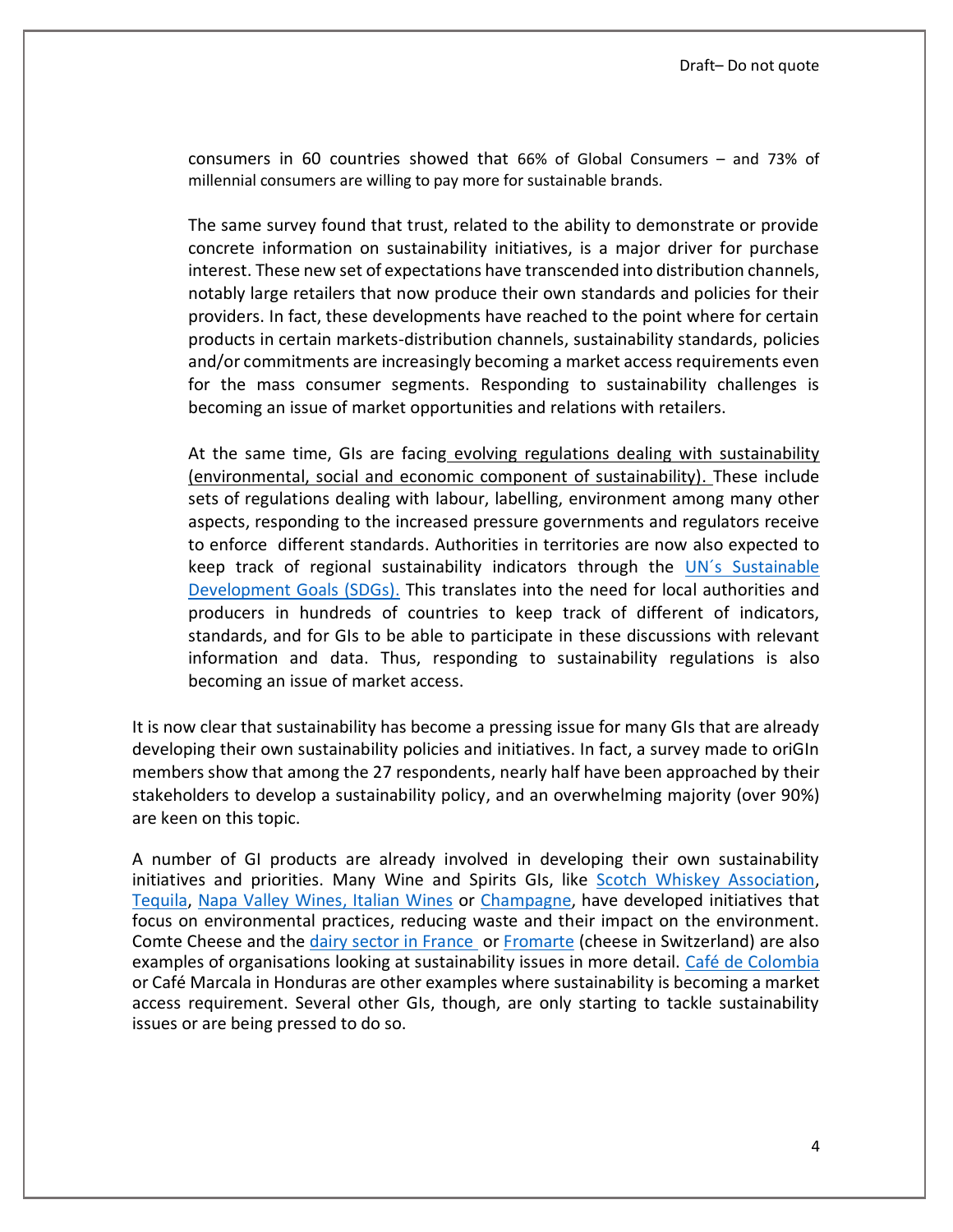There is a clear trend of the need for GIs increasingly engage with its members on sustainability topics. This is already taking place because of market requirements or due to the need to comply with evolving regulations. The [French national institute for origin and](http://www.inao.gouv.fr/eng/)  [quality \(INAO\)](http://www.inao.gouv.fr/eng/) work on sustainability, is an interesting example of how government institutions have already started to be involved in helping GIs define and adopt their sustainability strategies with the development of [agro-ecological guides](http://www.inao.gouv.fr/eng/Our-News/Presentation-du-Guide-de-l-agroecologie-en-viticulture) working together with producers and experts by identifying, evaluating and promoting desired practices.

### **4. Sustainability: the Role of oriGIn**

WHAT can be done by oriGIn to support its members and other GIs navigate the complex world of sustainability

GIs are also well placed to respond to sustainability challenges given their existing governance structures, traditions and commitment to the territory. However, this does not mean that GIs are sustainable by definition. They need to identify their top sustainability challenges, to assume the trade-offs among the three pillars, and to engage in initiatives to mitigate or overcome them.

This work should be considered as a strategic exercise that will ensure the viability of GIs in the short, medium and long run. As they bring the possibility to enhance the work and benefits that GIs provide to their territories, opportunities for communication and recognition to enhance the GI reputation among its stakeholders may be identified.

In this context, oriGIn can be a platform to:

- i) Raise global awareness on the sustainability benefits of GIs to consumers, retailers, local authorities and other stakeholders; and ii) provide GIs with practical tools to:
	- Develop a sustainability strategy for individual GIs that is relevant to their local context;
	- Engage local stakeholders around common objectives that help their regions of origin and their possibilities for differentiation beyond quality attributes;
	- Help GI producer organizations to identify their own priorities as it relates to sustainability, providing the basis for cooperation with certification agencies, sustainability practitioners, donors, governments and other institutions;
	- Develop or improve monitoring and implementation of governance, economic, social and environmental strategies that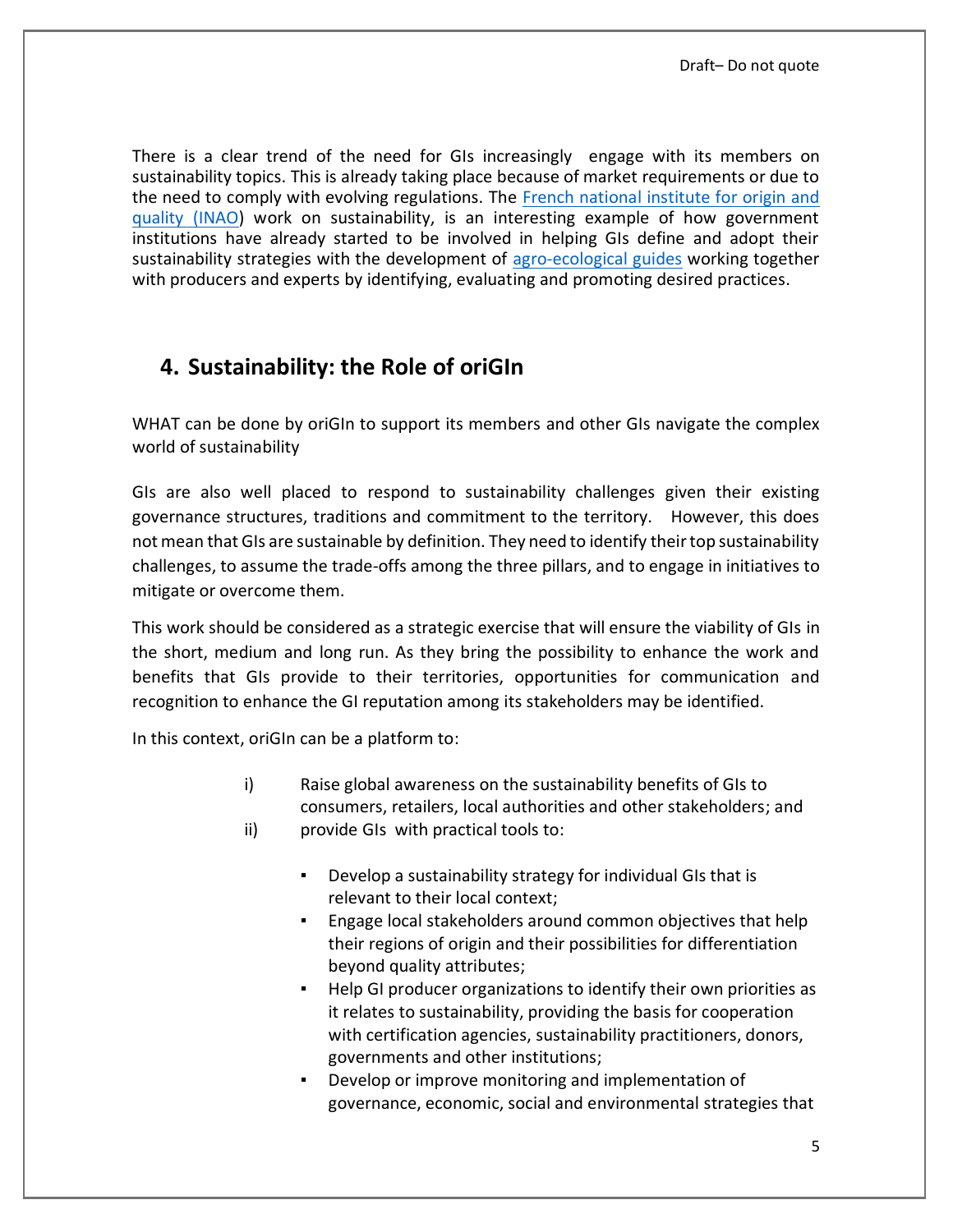are relevant to the local context with adaptable sustainability indicators;

- Obtain institutional support, share experiences and promote policies from which GIs can benefit to identify and implement improved sustainability practices;
- Allow GIs to provide information and indicators required for local resource preservation and enhanced market access.

Based on the relationship of GIs and their origin, they are already recognized as an important player in the identification of sustainability priorities for their territories Organisations representing GIs should have:

- Trusted relationships and balanced interests with local stakeholders in the value chain;
- Ability to understand and implement change in a defined territory;
- Knowledge of the particularities of communities and territories;
- Interest in the conservation of local natural resources and landscape;
- Interest in the preservation of traditional food products;
- Strong links with local culture and identity.

It is clear that in developing this strategy oriGIn should take into account that:

- It is not a one size fits all exercise– Some GIs already started implementing a sustainability policy and tools and they may continue using the methodologies they have already adopted or trying to improve them.
- Sustainability may be a source of public-private partnerships and cooperation with local authorities, regulators, impact investors or clients.
- Sustainability is not a public relations exercise. It is a philosophical understanding of the importance of sustainability for each individual GI.
- Engagement is key as well as the need for a Bottom-Up approach and consultation among producers that leads to democratic decisions by GI systems.
- It is an inclusive and open process that is to be leveraged by all oriGIn members. Particular attention would be given to small and medium GIs so that they can have support and easy access to tools and resources to develop their own sustainability policies.

In light of the above, oriGIn can be useful to its diverse set of members and other GIs by:

- **Raising awareness** about sustainability challenges among GIs;
- **Identifying** their existing sustainability practices or any existing gap;
- **Helping GIs organizations** to identify their own short, medium and long term sustainability priorities adapted to their reality and context, providing the basis for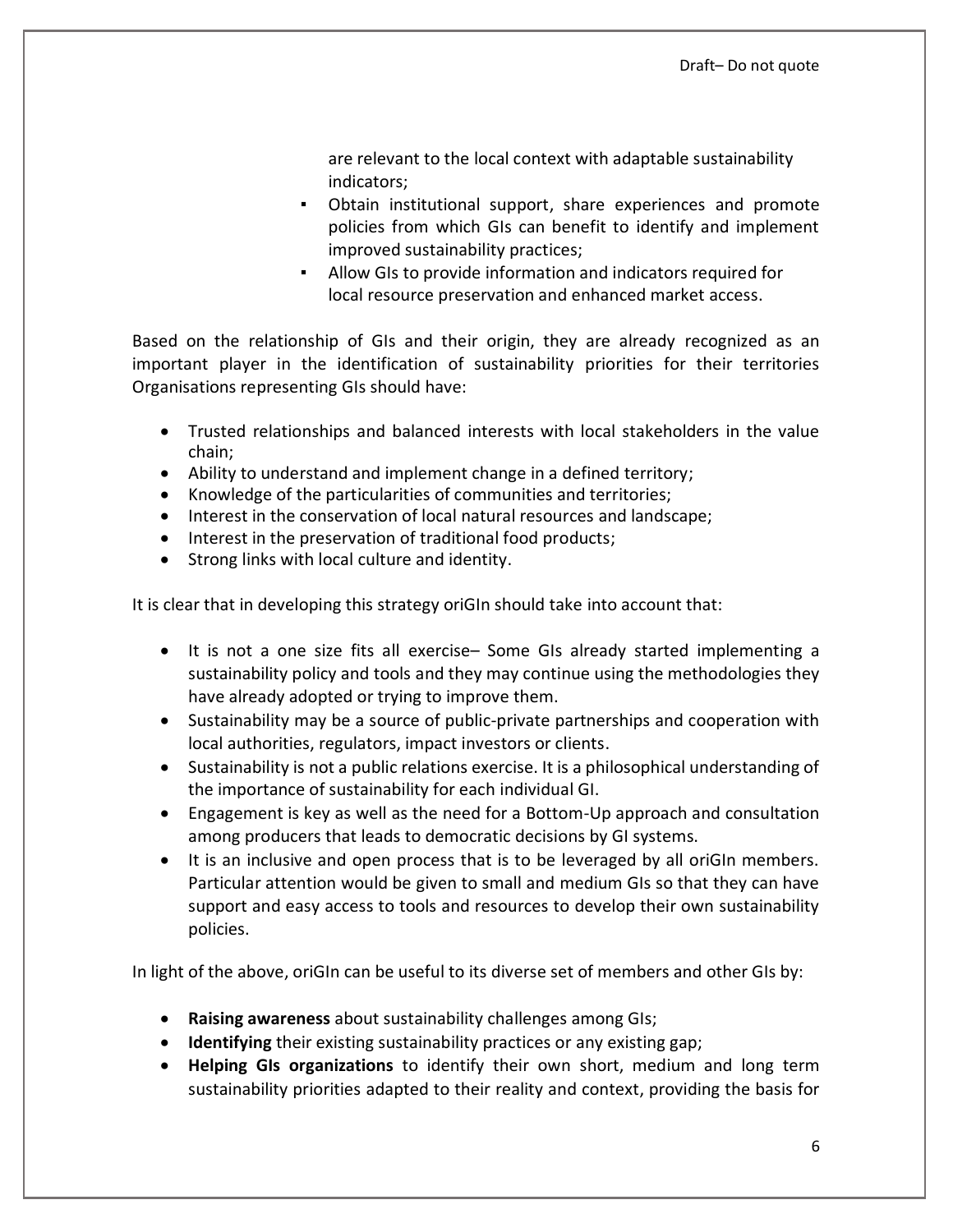cooperation with certification agencies, sustainability practitioners, donors, governments and other institutions;

- **Supporting GIs organizations in navigating, implementing and monitoring**  sustainability initiatives that are relevant to the local context with adaptable indicators;
- **Lobbying and Searching for support** for interested GIs interesting in implementing their own sustainability strategies.

# **A Sustainability Roadmap for GIs**

#### **HOW GIs can develop a common approach vis-à-vis sustainability**

In the effort of developing a GIs common approach to sustainability, some preliminary work has already been done in the first half of 2017, with the support of the Food and Agriculture Organization of the United Nations (FAO).

Different sustainability frameworks used by corporations, brands, certification agencies and retailers were reviewed, as well as the construct of the UN´s Sustainable Development Goals (SDGs) and FAOs [SAFA guidelines.](http://www.fao.org/fileadmin/templates/nr/sustainability_pathways/docs/SAFAGuidelines_presentation_web_122013.pdf) The research concluded that SAFA is a robust framework and adaptable framework that can be used by most GIs and can provide the necessary information for clients or GIs using SASB, GRI or territories focusing on SDGs. oriGIn reconvened a meeting of experts and GIs interested in the topic in Geneva in May 2017 to review the project´s progress and obtain suggestions form the academic and GI community. As a result of this work, we have concluded that:

- 1. There is a need to raise awareness as well as to highlight and share existing GIs good practices on sustainability and already existing initiatives.
- 2. The general approach for sustainability should be voluntary, gradual, flexible depending to local realities, while taking into account local communities, market requirements and conservation of resources.
- 3. Guidelines and material to help producers and their GIs to prioritize their initial sustainability challenges and goals should be developed, taking into account the comprehensive approach of SAFA or other technically robust available methodologies. While SAFA is framework that may adapt to a large number of GI needs, GIs may choose other frameworks or existing tools and methodologies, ideally lining them to territorial sustainability.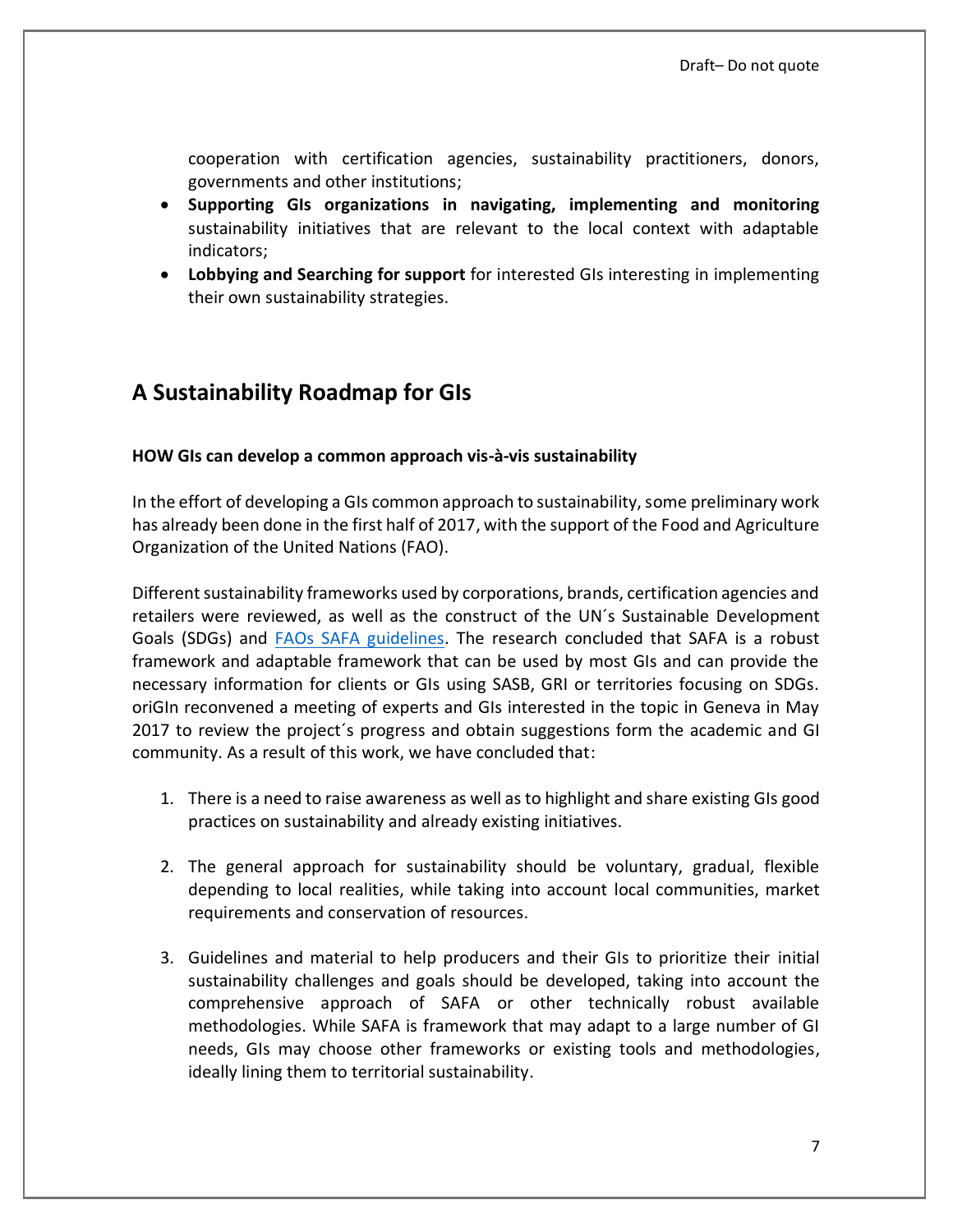- 4. The objective is not to evaluate GIs on sustainability, but offer a process GIs can use to evaluate their own needs and develop improvement goals that can be adapted to different types of GIs and sectors.
- 5. There is a need to create the conditions of consultation, not only between experts and GIs involved in sustainability but among GIs and especially between GIs organization and its members. Conditions and best practices for engagement should be shared to make sure an effective bottom-up approach is adopted.

### **A SUSTAINABILITY ROADMAP for GIs**

The next step is to define a "Sustainability Roadmap for GIs". While different GIs in different continents and different sectors face a variety of sustainability challenges, a three-stage approach is recommended. Such an approach will depend on the particular sustainability pathway the GI system chooses and will allow the elaboration of sustainability strategies in line with local needs and specificities:



- 1) Support GIs stakeholders in the value chain in identifying their priorities to respond to sustainability challenges, in line with the local context and taking into account the heterogeneity among and within GIs;
- 2) Provide GIs with tools for self-assessment through relevant indicators; and
- 3) Help GIs develop target objectives to improve their response to sustainability challenges, as well as identify further sustainability priorities and work on them (continuous improvement) with the same succession prioritize-assess-improve in a step-by-step iteration.

### "Prioritize"